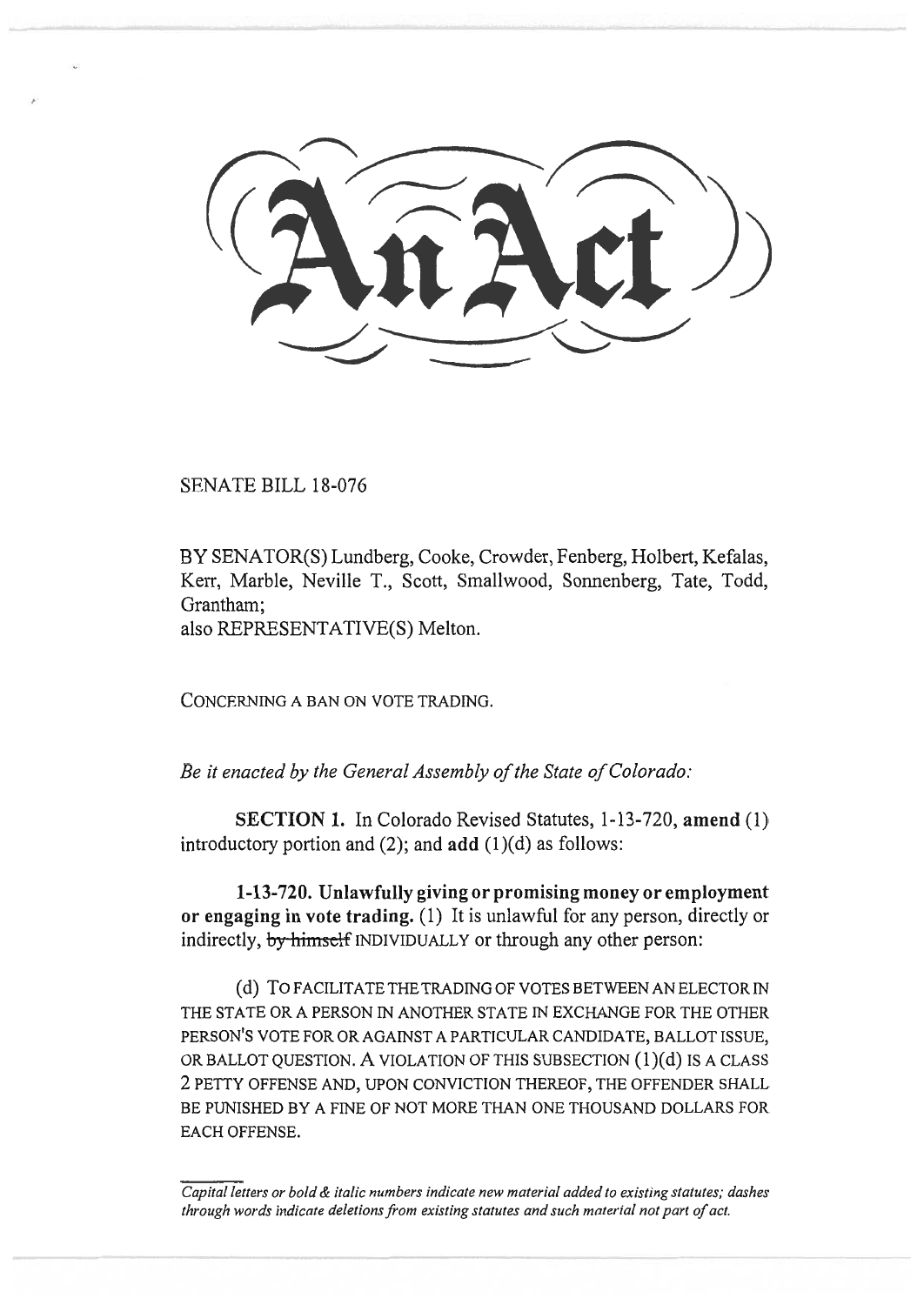(2) EXCEPT FOR THE OFFENSE SET FORTH IN SUBSECTION (1)(d) OF THIS SECTION, each offense set forth in subsection (1) of this section is a misdemeanor, and, upon conviction thereof, the offender shall be punished as provided in section 1-13-111.

**SECTION 2. Act subject to petition - effective date applicability.** (1) This act takes effect September 1, 2018; except that, if a referendum petition is filed pursuant to section 1 (3) of article V of the state constitution against this act or an item, section, or part of this act within the ninety-day period after final adjournment of the general assembly, then the act, item, section, or part will not take effect unless approved by the people at the general election to be held in November 2018 and, in such case, will take effect on January 1, 2019, or on the date of the official declaration of the vote thereon by the governor, whichever is later.

## PAGE 2-SENATE BILL 18-076